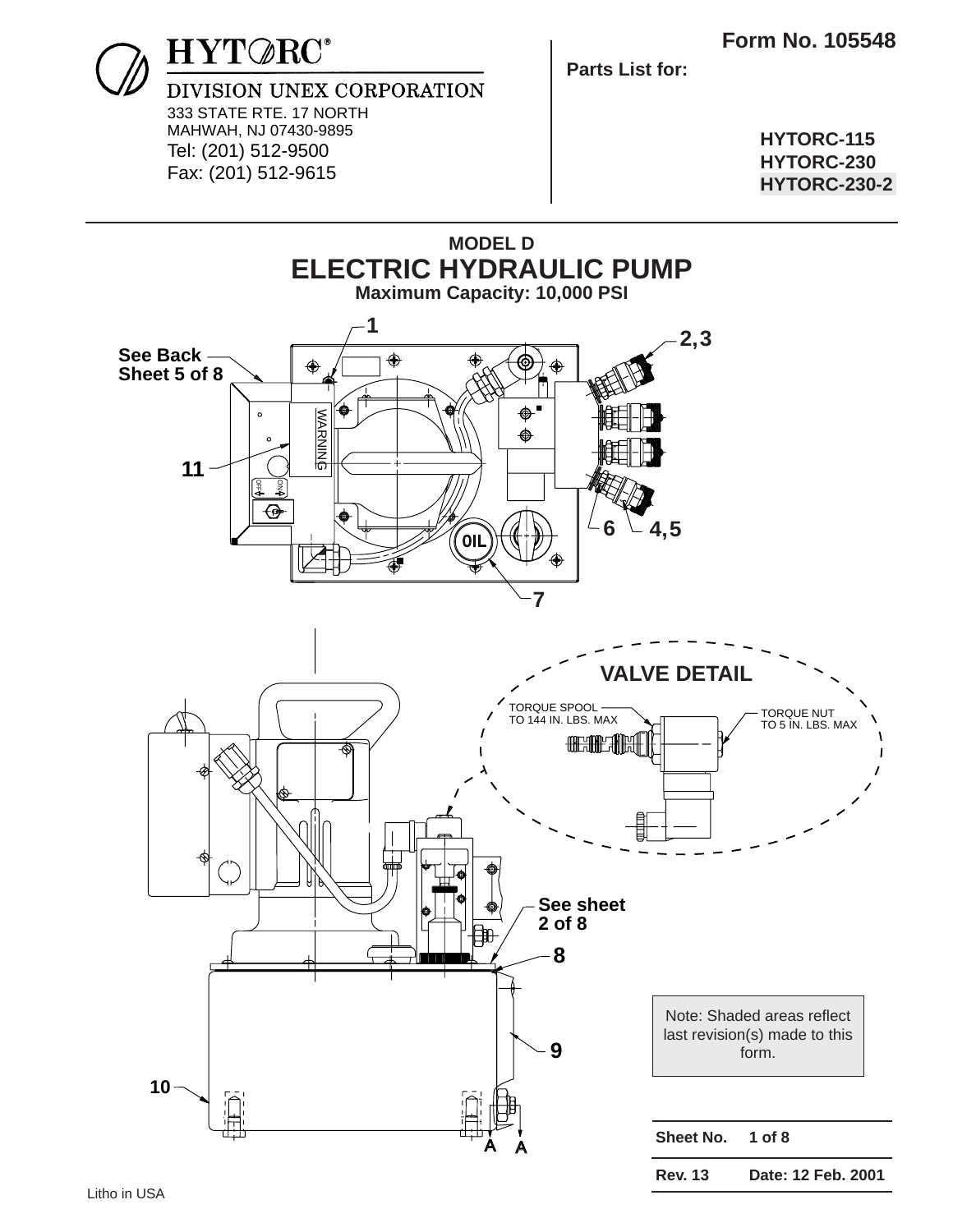| <b>Item</b><br>No. | <b>Part</b><br>No. | No.<br>Reg'd | <b>Description</b>                                      |
|--------------------|--------------------|--------------|---------------------------------------------------------|
| 1                  | 251599             | 1            | <b>Breather Filter Vent</b>                             |
| 2                  | 251797             | 4            | Coupler                                                 |
| 3                  | 252068             | 4            | Dust Cap                                                |
| 4                  | 251798             | 4            | Coupler                                                 |
| 5                  | 252069             | 4            | Dust Cap                                                |
| 6                  | 251799             | 4            | Fitting                                                 |
|                    | *350925            | 1            | <b>Filler Cap</b>                                       |
| 8                  | *40164             | 1            | Gasket                                                  |
| 9                  | 350431             | 1            | Sight Gauge                                             |
| 10                 | 65599BK2           | 1            | Reservoir (For HYTORC-115)                              |
|                    | 64364BK2           | 1            | Reservoir (2 gal. steel; For HYTORC-230 & HYTORC-230-2) |
| 11                 | 250447             | 1            | <b>Warning Decal</b>                                    |

#### **SECTION A-A**



| <b>Item</b><br>No. | Part<br>No. | No.<br>Reg'd | <b>Description</b>                        |  |  |  |
|--------------------|-------------|--------------|-------------------------------------------|--|--|--|
| 1                  | 17147       |              | <b>Plug Fitting</b>                       |  |  |  |
| 2                  | 10396       | 1            | Hex Jam Nut (3/4-16 UNF)                  |  |  |  |
| 3                  | 351000      |              | Drain                                     |  |  |  |
| 4                  | 14725       |              | O-ring $(1-1/8 \times 15/16 \times 3/32)$ |  |  |  |
| 5                  | 10412       |              | Cap Screw (3/8-16 UNC x 1/2 Lg.)          |  |  |  |
| 6                  | 19779       |              | Washer                                    |  |  |  |

Note: Shaded areas reflect last revision(s) made to this form.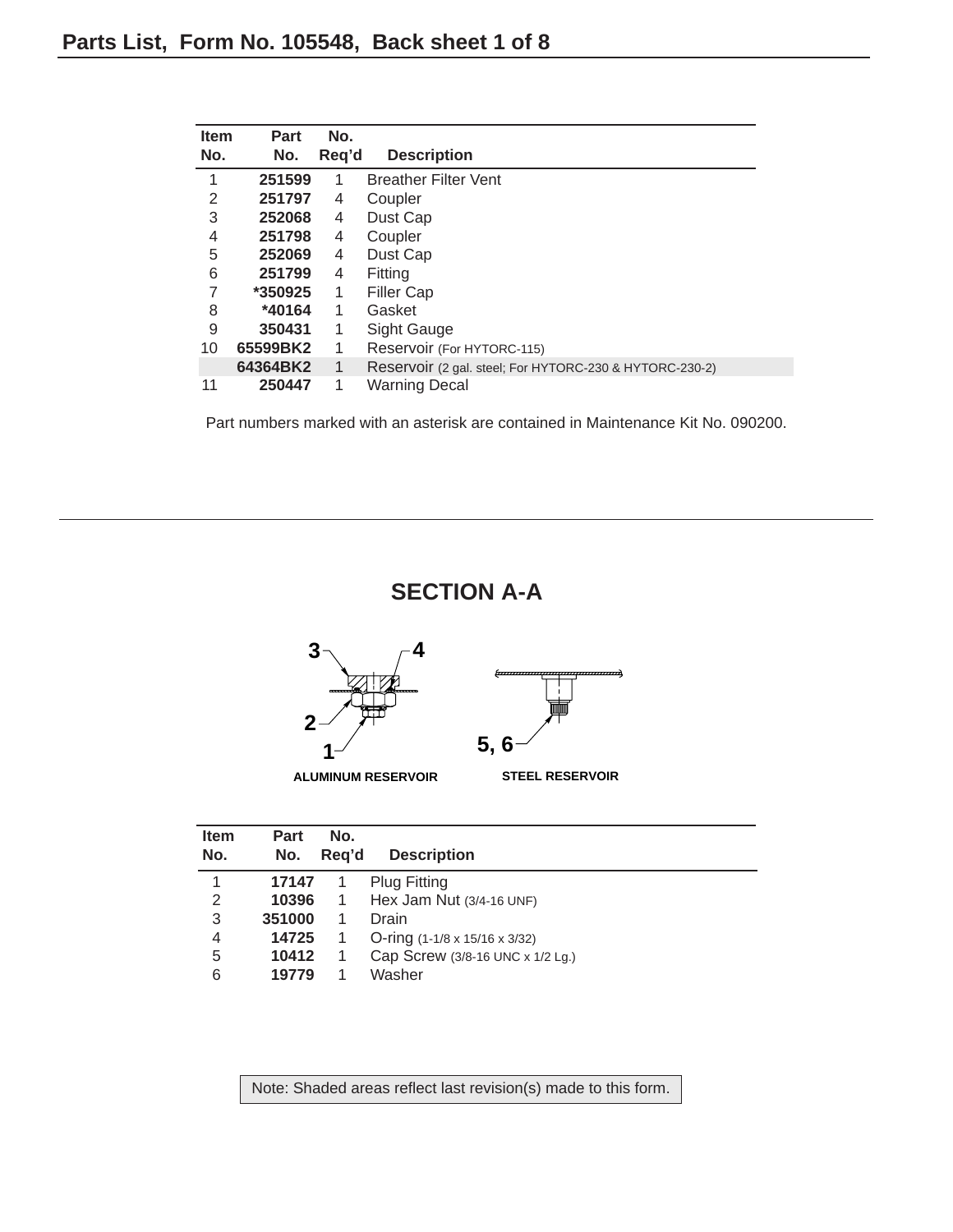## **SIDE VIEW External Relief Valve 12 See Form No. 105550** ĦÌ  $\overleftrightarrow{A}$ **2** ÆÈ  $\boxplus$ **1 3 for the contract for the contract** mm **11**  $H$ **4 10 5**  $\blacksquare$ 螬 ▔▀▛▀▕ 画 卹 **Basic Pump Assembly See sheet 4 of 8 6 4 7 8, 9**

| Sheet No. 2 of 8 |                    |
|------------------|--------------------|
| <b>Rev. 13</b>   | Date: 12 Feb. 2001 |

# **BASIC PUMP ASSEMBLY**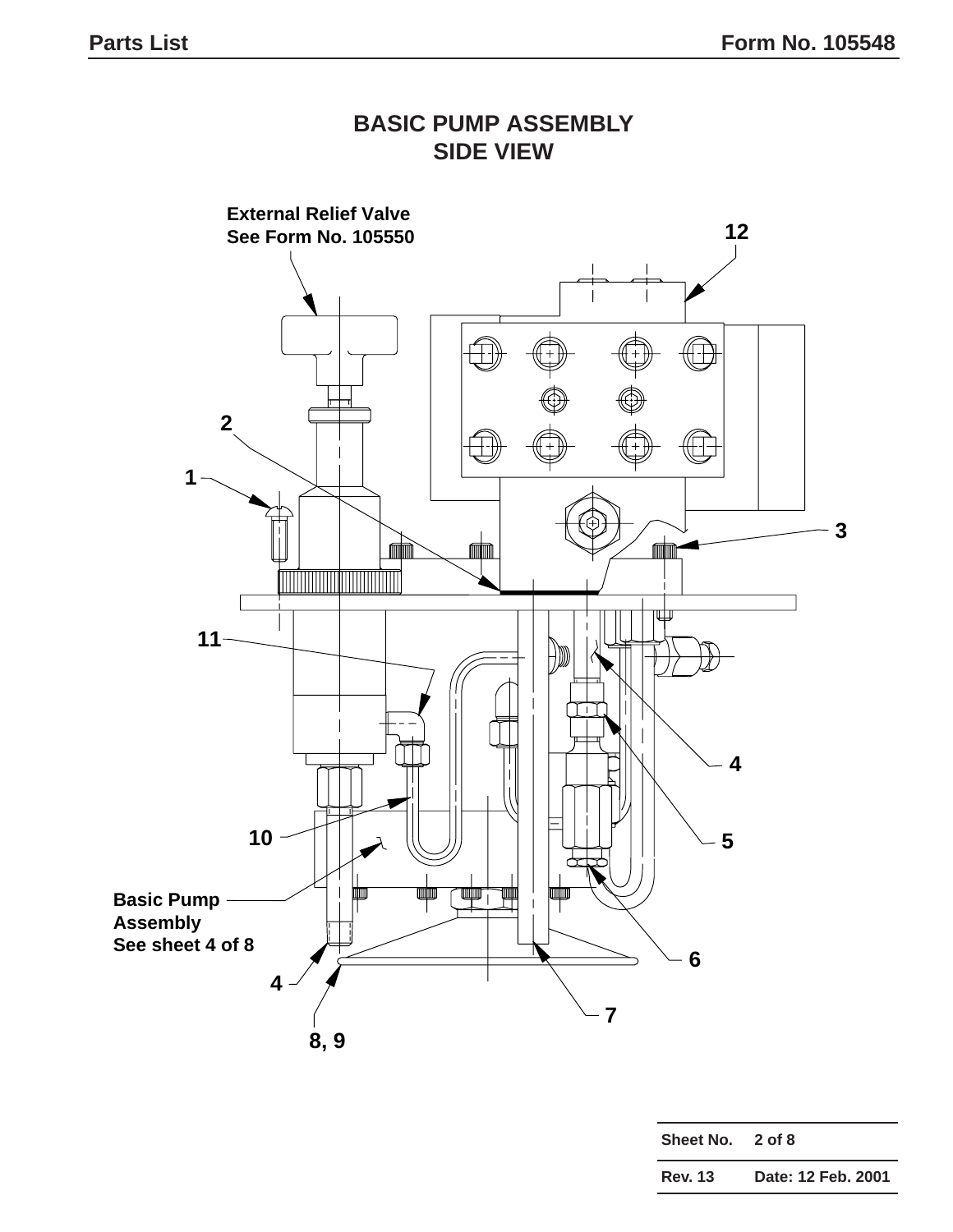| <b>Item</b> | Part        | No.   |                                                                    |
|-------------|-------------|-------|--------------------------------------------------------------------|
| No.         | No.         | Req'd | <b>Description</b>                                                 |
| 1           | 10177       | 10    | Machine Screw $(1/4-20$ UNC $\times$ 3/4 Lg.)                      |
| 2           | 351095      | 1     | Gasket                                                             |
| 3           | 10015       | 2     | Cap Screw (1/4-28 UNF X 1" Lg.; Torque to 130/180 in. lbs.)        |
| 4           | 15456       | 2     | <b>Straight Fitting</b>                                            |
| 5           | 18841       | 1     | <b>Pipe Connector</b>                                              |
| 6           | $*21278-15$ | 1     | Relief Valve Assembly (Set at 1,500/1,700 PSI)                     |
|             | 200609      | 1     | Drain Tube                                                         |
| 8           | $*21344$    | 1     | Filter Adapter (Includes o-ring [Item #9])                         |
| 9           | 10300       | 1     | O-ring $(5/8 \times 15/32 \times 5/64)$                            |
| 10          | 252056      | 1     | Oil Line Tube                                                      |
| 11          | 16177       | 2     | <b>Tube Elbow</b>                                                  |
| 12          | 421860      | 1     | Directional Valve Assembly (For HYTORC-115 & HYTORC-230;           |
|             |             |       | See Form No. 105549)                                               |
|             | 421293      | 1     | Directional Valve Assembly (For HYTORC-230-2; See Form No. 105549) |
|             |             |       |                                                                    |

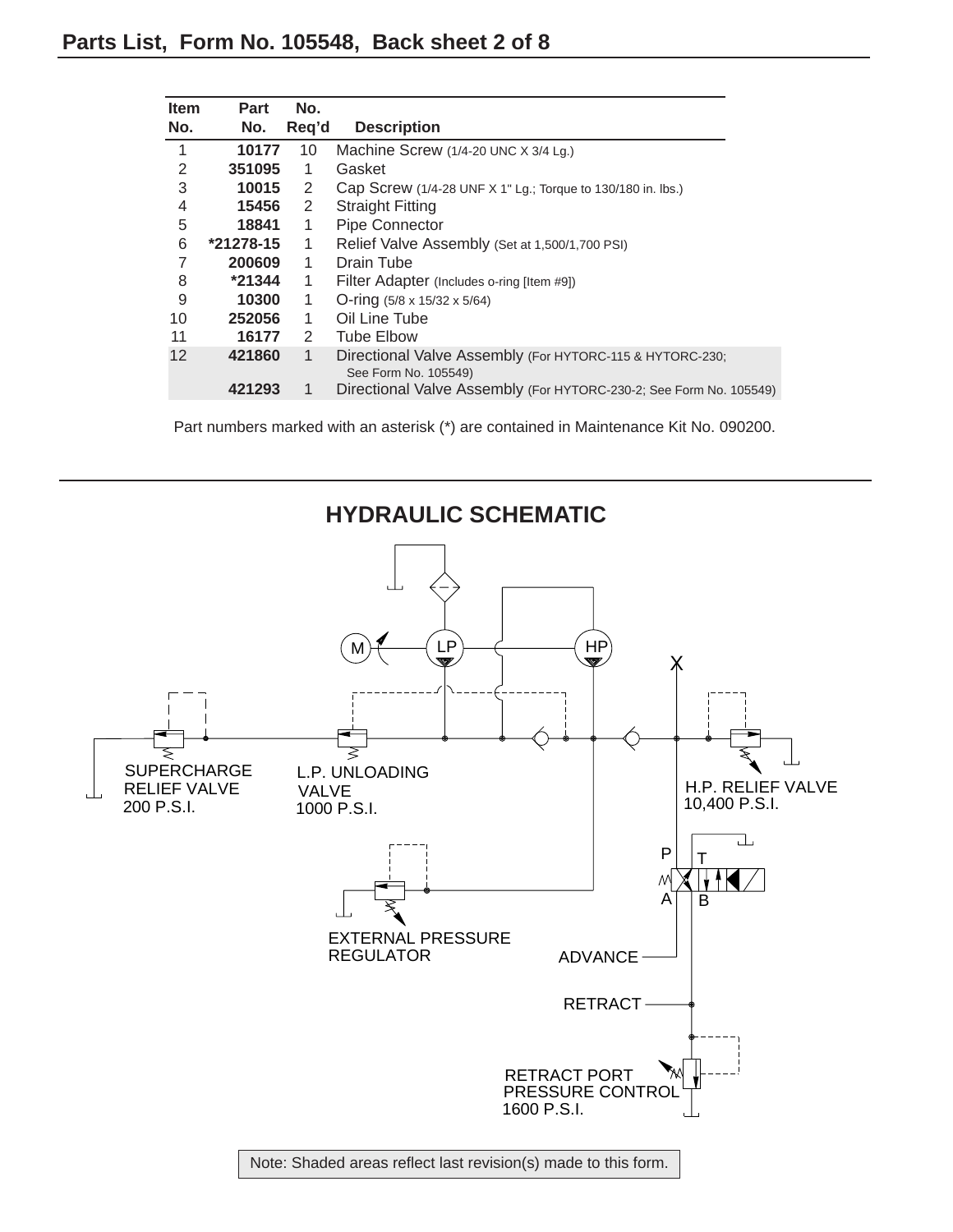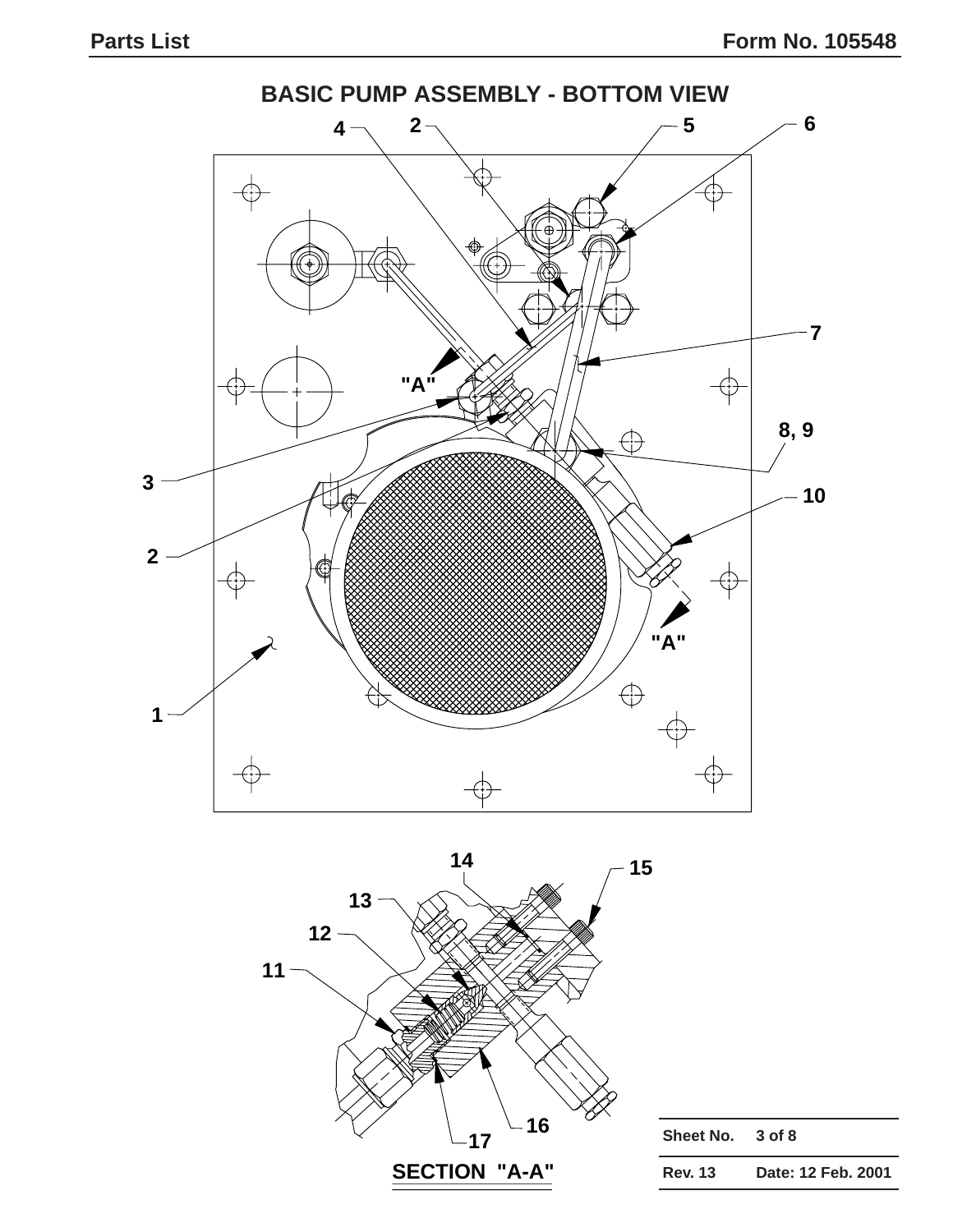| <b>Item</b> | Part     | No.   |                                         |  |  |
|-------------|----------|-------|-----------------------------------------|--|--|
| No.         | No.      | Req'd | <b>Description</b>                      |  |  |
| 1           | 65043GY8 | 1     | Cover Plate                             |  |  |
| 2           | 14844    | 2     | Connector                               |  |  |
| 3           | 16177    | 2     | <b>Tube Elbow</b>                       |  |  |
| 4           | 252055   | 1     | Oil Line Tube                           |  |  |
| 5           | 12825    | 3     | Cap Screw (1/4-20 UNC X 5/8 Lg.)        |  |  |
| 6           | 10661    | 1     | Connector                               |  |  |
| 7           | 351203   | 1     | Oil Line Tube                           |  |  |
| 8           | 10430    | 1     | <b>Tube Sleeve</b>                      |  |  |
| 9           | 10431    | 1     | <b>Tube Nut</b>                         |  |  |
| 10          | $*21278$ | 1     | Relief Valve (Set at 10,100/10,700 PSI) |  |  |
| 11          | 20770    | 1     | Connector                               |  |  |
| 12          | 10425    | 3     | Compression Spring (3/8 O.D. X 3/4 Lg.) |  |  |
| 13          | 20771    | 3     | Poppet                                  |  |  |
| 14          | 10266    | 3     | $O\text{-ring}$ (3/8 X 1/4 X 1/16)      |  |  |
| 15          | 10015    | 2     | Cap Screw (1/4-28 UNF X 1" Lg.)         |  |  |
| 16          | 20776    | 1     | Valve Body                              |  |  |
| 17          | 10261    | 1     | Copper Washer (3/4 X 19/32 X 1/32)      |  |  |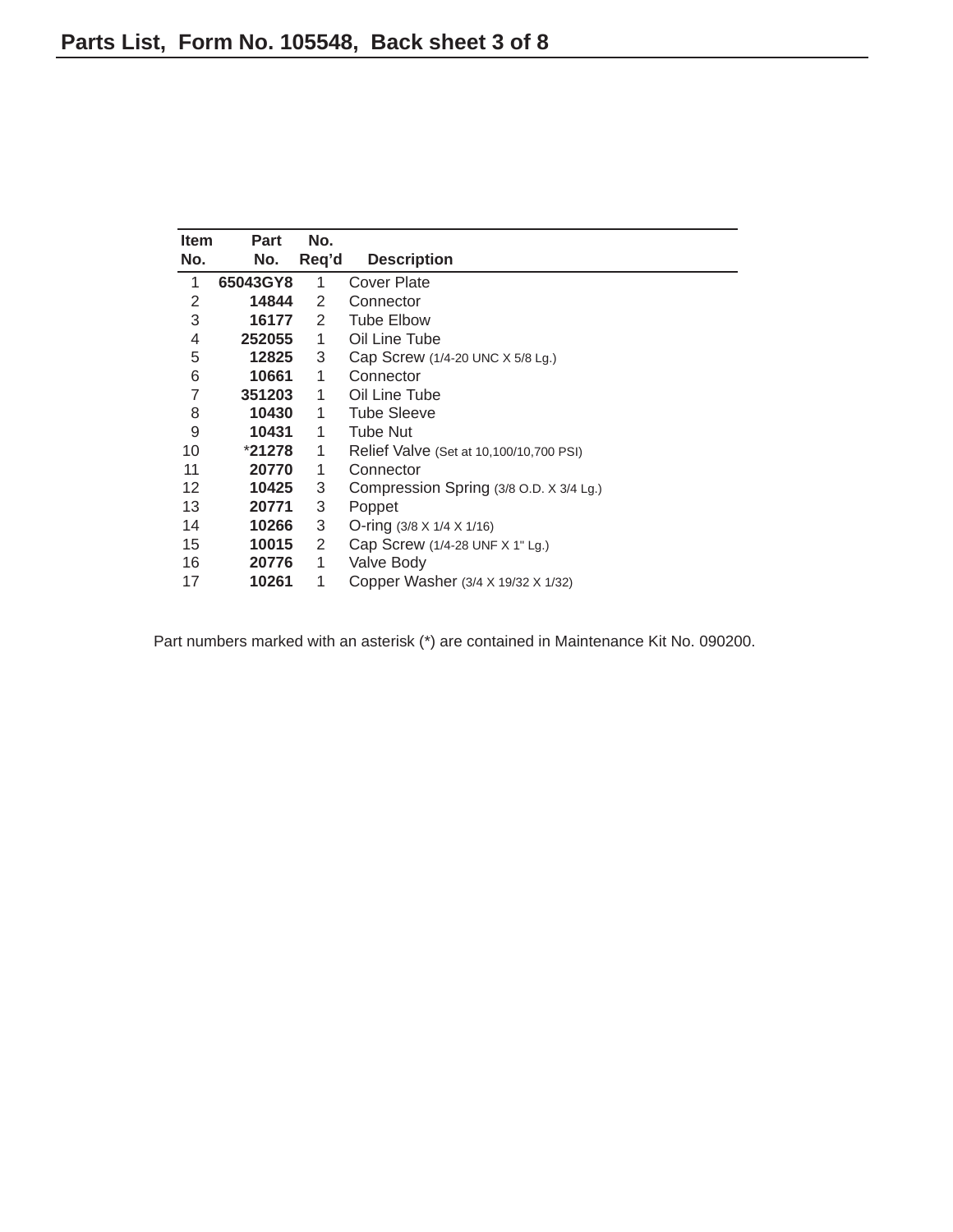## **BASIC PUMP ASSEMBLY**





| <b>Item</b><br>No. | <b>Part</b><br>No. | No.<br>Req'd | <b>Description</b>                      | Item<br>No. | Part<br>No. | No.<br>Req'd   | <b>Description</b>    |
|--------------------|--------------------|--------------|-----------------------------------------|-------------|-------------|----------------|-----------------------|
|                    |                    |              |                                         |             |             |                |                       |
| $\mathbf{1}$       | 40072              | 1            | <b>End Plate</b>                        | 18          | 11814       | 1              | <b>Ball Bearing</b>   |
| $\overline{2}$     | 10425              | 2            | <b>Compression Spring</b>               | 19          | 23548       | 1              | <b>Top Plate</b>      |
|                    |                    |              | (3/8 O.D. X 3/4 Lg.)                    | 20          | 11228       | 2              | <b>Thrust Bearing</b> |
| $\sqrt{3}$         | 10426              | 1            | <b>Compression Spring</b>               | 21          | 11813       | 3              | <b>Bearing Race</b>   |
|                    |                    |              | (1" O.D. X 1-13/16" Lg.)                | 22          | 23549       | 1              | Angle Plate           |
| 4                  | 20771              | 2            | Poppet                                  | 23          | 11064       | $\overline{2}$ | Needle Bearing        |
| 5                  | 40071              | 1            | <b>Body</b>                             | 24          | 11955       | 1              | Pin                   |
| 6                  | 23256              | 1            | <b>Spring Guide</b>                     | 25          | 11261       | 2              | <b>Retaining Ring</b> |
| $\overline{7}$     | 23255              | 1            | <b>Spring Guide</b>                     | 26          | 23556       | 1              | Shaft                 |
| 8                  | 10427              | 1            | Pressure Plug (1/8 NPTF)                | 27          | 23574       | 1              | Gear                  |
| 9                  | 20849              | 1            | Spool                                   | 28          | 11821       | 1              | Woodruff Key          |
| 10                 | 10303              | 1            | O-ring $(7/8 \times 3/4 \times 1/16)$   | 29          | 20774       | 1              | <b>Drive Gear</b>     |
| 11                 | 10271              | 1            | O-ring $(11/16 \times 1/2 \times 3/32)$ | 30          | 10001       | 13             | Cap Screw (#10        |
| 12                 | 10016              | 3            | Cap Screw (1/4-20 UNC X 1" Lg.)         |             |             |                | Torque to 50/60 in    |
| 13                 | *21091             | 1            | Coupling                                | 31          | 11198       | 2              | Needle Bearing        |
| 14                 | 10020              | 9            | Cap Screw (1/4-20 UNC X 1-1/4 Lg.;      | 32          | 21093       | 1              | Key                   |
|                    |                    |              | Torque to 170/180 in. lbs.)             | 33          | 21092       | 1              | Adapter               |
| 15                 | 10361              | 1            | <b>Compression Spring</b>               | 34          | 12389       | 1              | Backup Washe          |
|                    |                    |              | $(1/4$ O.D. X 1" Lg.)                   | 35          | 10266       | 1              | O-ring (3/8 X 1/4     |
| 16                 | 10375              | 1            | Steel Ball (1/4 Dia.)                   |             |             |                |                       |
| 17                 | 23547              | 1            | <b>Bearing Top Plate</b>                |             |             |                |                       |

| tem | Part  | No.   |                                                                  |
|-----|-------|-------|------------------------------------------------------------------|
| No. | No.   | Req'd | <b>Description</b>                                               |
| 18  | 11814 | 1     | <b>Ball Bearing</b>                                              |
| 19  | 23548 | 1     | <b>Top Plate</b>                                                 |
| 20  | 11228 | 2     | <b>Thrust Bearing</b>                                            |
| 21  | 11813 | 3     | <b>Bearing Race</b>                                              |
| 22  | 23549 | 1     | Angle Plate                                                      |
| 23  | 11064 | 2     | Needle Bearing                                                   |
| 24  | 11955 | 1     | Pin                                                              |
| 25  | 11261 | 2     | Retaining Ring                                                   |
| 26  | 23556 | 1     | Shaft                                                            |
| 27  | 23574 | 1     | Gear                                                             |
| 28  | 11821 | 1     | Woodruff Key                                                     |
| 29  | 20774 | 1     | Drive Gear                                                       |
| 30  | 10001 | 13    | Cap Screw (#10-32 UNF X 1-3/4" Lg.;<br>Torque to 50/60 in. lbs.) |
| 31  | 11198 | 2     | Needle Bearing                                                   |
| 32  | 21093 | 1     | Key                                                              |
| 33  | 21092 | 1     | Adapter                                                          |
| 34  | 12389 | 1     | Backup Washer (11/16 x 1/2 X 1/16)                               |
| 35  | 10266 | 1     | O-ring (3/8 X 1/4 X 1/16)                                        |
|     |       |       |                                                                  |

Part numbers marked with an asterisk (\*) are contained in Maintenance Kit No. 090200.

**Sheet No. 4 of 8**

| Date: 12 Feb. 2001<br><b>Rev. 13</b> |  |
|--------------------------------------|--|
|--------------------------------------|--|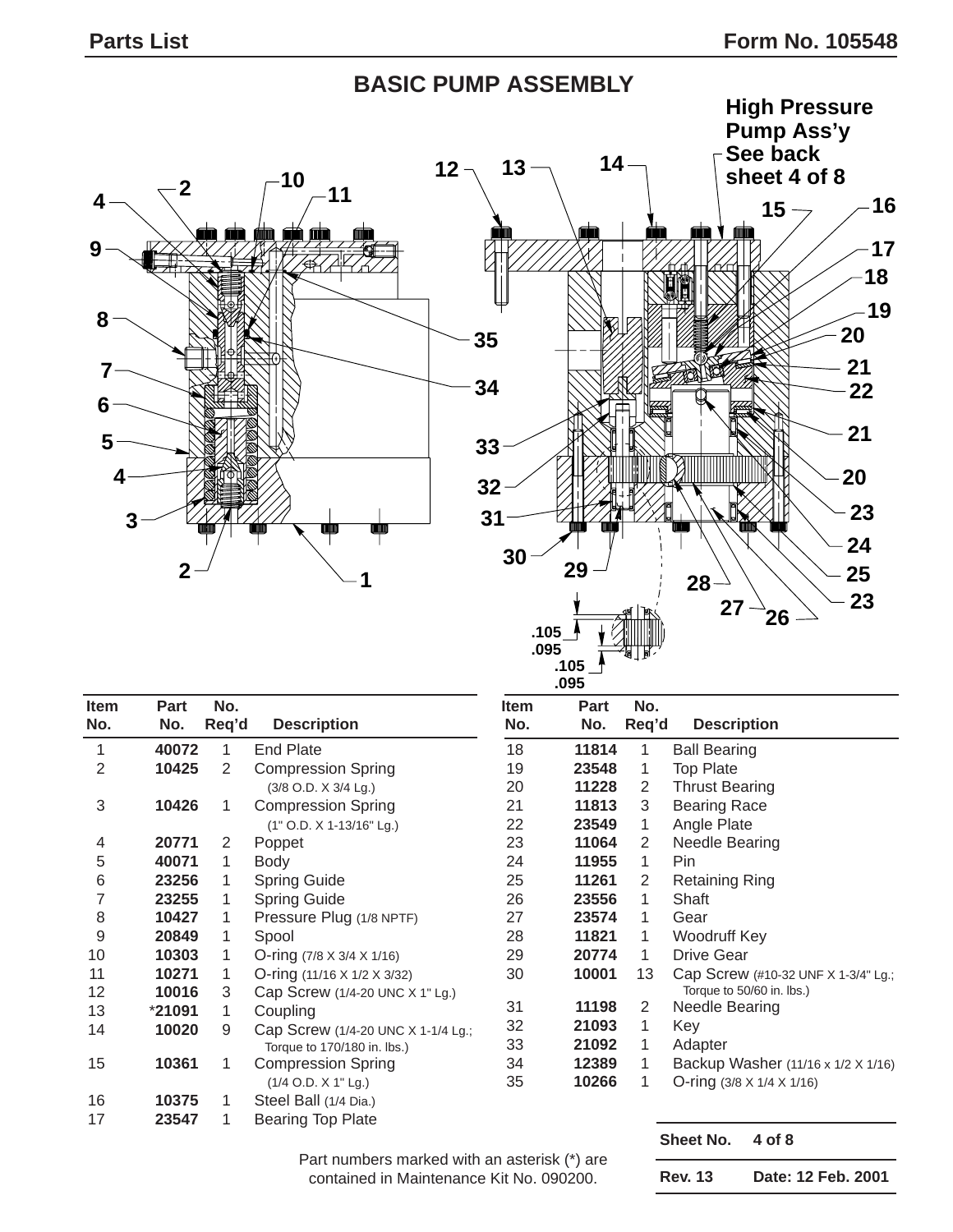

**HIGH PRESSURE PUMP ASSEMBLY**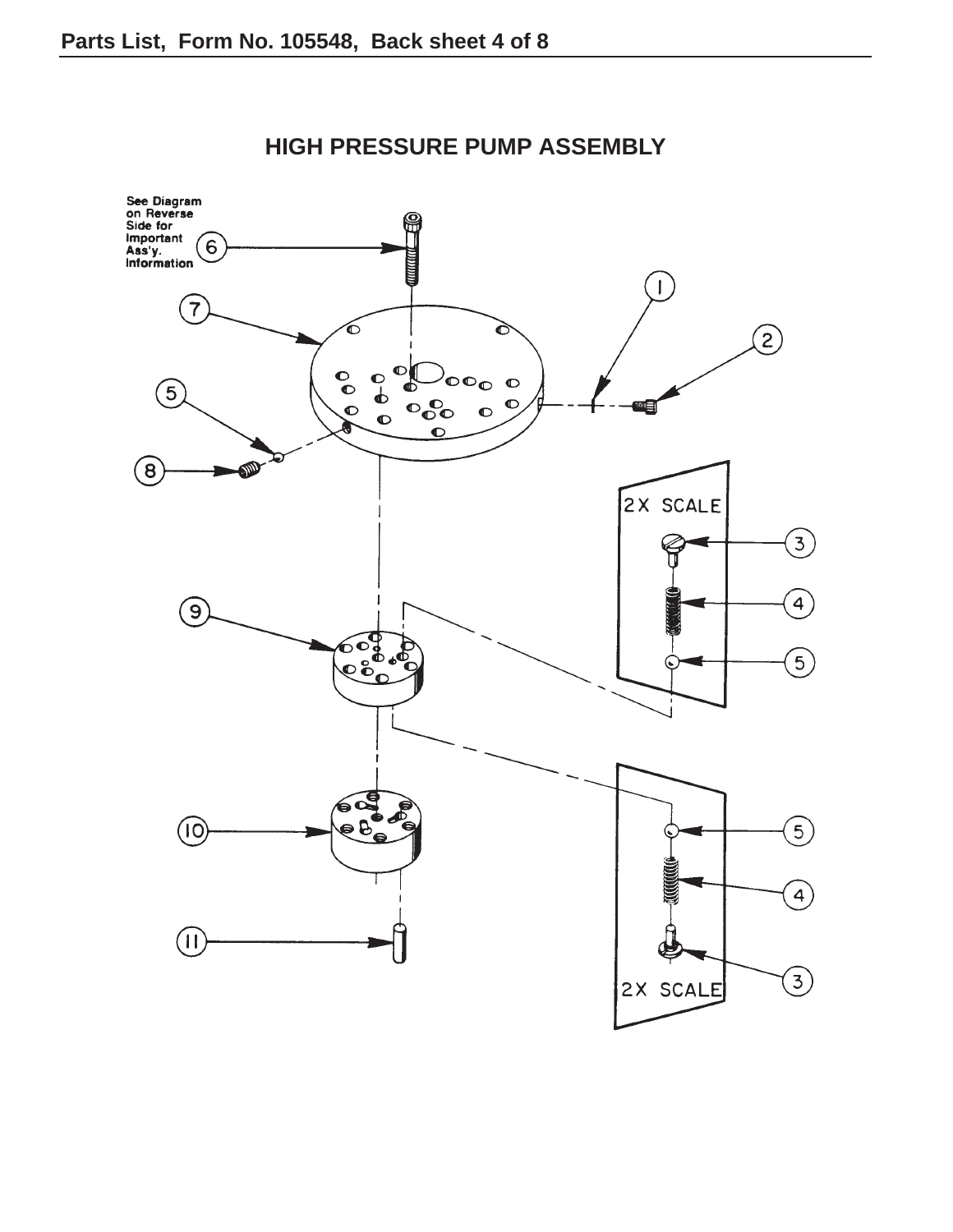#### **33113 HIGH PRESSURE PUMP ASSEMBLY**

**3 Pistons --- 9/32 Dia.**

| <b>Item</b><br>No. | <b>Part</b><br>No. | No.<br>Req'd | <b>Description</b>                                                          |
|--------------------|--------------------|--------------|-----------------------------------------------------------------------------|
| 1                  | 10442              | 1            | <b>Copper Washer</b>                                                        |
| 2                  | 10002              | 1            | Soc. Hd. Cap Screw (1/4-20 UNC X 3/8 Lg.;<br>Torque to 140/160 in. lbs.)    |
| 3                  | *24549             | 6            | Valve Guide                                                                 |
| 4                  | *10445             | 6            | Compression Spring (5/32 O.D. X 3/4 Lg.)                                    |
| 5                  | *12223             | 7            | Steel Ball (3/16 dia.)                                                      |
| 6                  | *10023             | 7            | Soc. Hd. Cap Screw (1/4-28 UNF X 1-1/2" Lg.;<br>Torque to 170/180 in. lbs.) |
| 7                  | *50411             | 1            | <b>Top Plate</b>                                                            |
| 8                  | 10519              | 1            | Soc. Set Screw (Torque to 65/70 in. lbs.)                                   |
| 9                  | *40630             | 1            | Valve Head                                                                  |
| 10                 | *41062             | 1            | Pump Barrel                                                                 |
| 11                 | *21628             | 3            | Piston                                                                      |

Consult factory when replacing items marked with an asterisk (\*).



#### **BOLT TIGHTENING SEQUENCE**

**Note: Assemble in sequence shown. Lubricate under head and on threads. Torque to 170/180 in. lbs.**

| Sheet No. 5 of 8 |                    |
|------------------|--------------------|
| Rev. 13          | Date: 12 Feb. 2001 |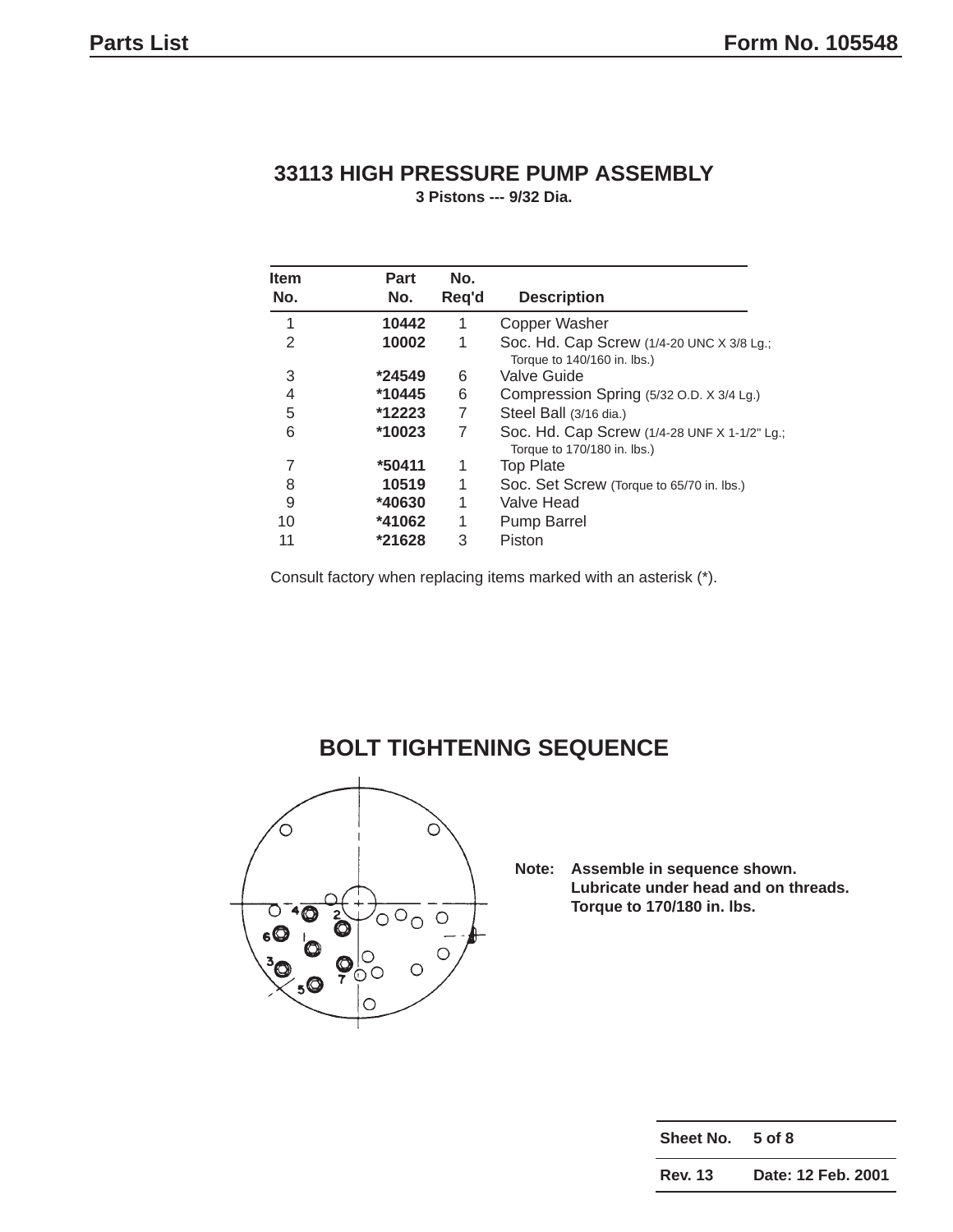

### **MOTOR CONTROL ASSEMBLY**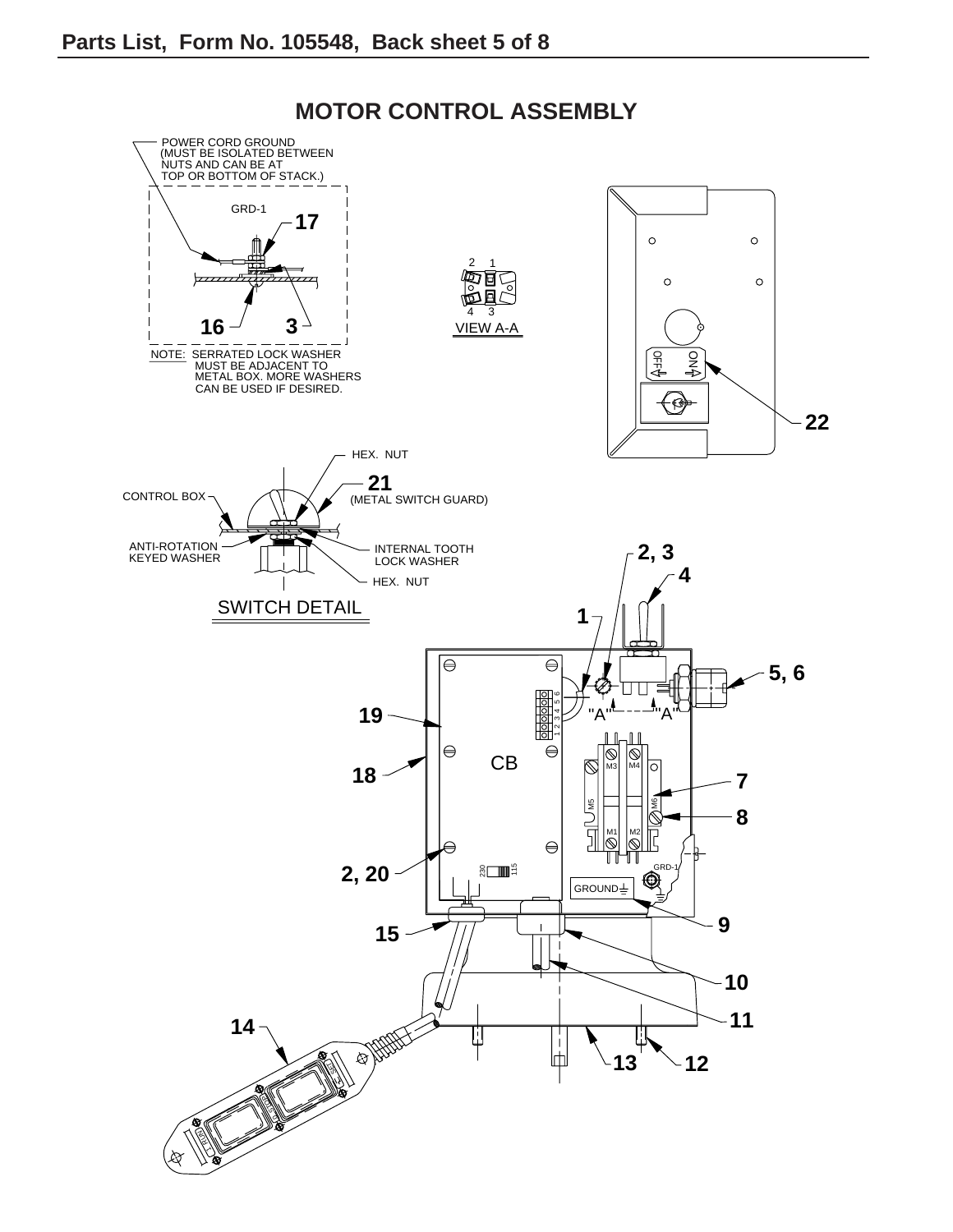| <b>Item</b>    | Part     | No.   |                                                                                     |
|----------------|----------|-------|-------------------------------------------------------------------------------------|
| No.            | No.      | Req'd | <b>Description</b>                                                                  |
| 1              | 15497    | 1     | Grommet (Trim off upper 1/3 as shown.)                                              |
| 2              | 10162    | 4     | Machine Screw (#10-24 UNC X 1" Lg.)                                                 |
| 3              | 11108    | 4     | Lockwasher (#10 External Tooth)                                                     |
| 4              | 12958    | 1     | <b>Toggle Switch</b>                                                                |
| 5              | 216667   | 1     | <b>Bushing</b>                                                                      |
| 6              | 216680   | 1     | Locknut                                                                             |
| $\overline{7}$ | 420718-1 | 1     | Contactor (For 115 v.)                                                              |
|                | 420718-2 | 1     | Contactor (For 230 v.)                                                              |
| 8              | 11539    | 2     | Machine Screw (#10-24 UNC X 1/2 Lg.)                                                |
| 9              | 205189   | 1     | <b>Ground Decal</b>                                                                 |
| 10             | 210112   | 1     | <b>Strain Relief Bushing</b>                                                        |
| 11             | 307440   | 1     | Cord Set (For 115 V.)                                                               |
|                | 308752   | 8 ft. | Electrical Cable (14/3 SJTO; For 230 V.)                                            |
| 12             | 10022    | 4     | Screw (1/4-20 UNC X 1-1/2 Lg.)                                                      |
| 13             | *30650   | 1     | Gasket                                                                              |
| 14             | 351160   | 1     | Hand Switch Assembly (See sheet 7 of 8)                                             |
| 15             | 15993    | 1     | <b>Strain Relief Bushing</b>                                                        |
| 16             | 11856    | 1     | Machine Screw $(\#10-24 \times 1"$ Lg.)                                             |
| 17             | 10197    | 2     | Nut (#10-24 UNC)                                                                    |
| 18             | 51218GY8 | 1     | <b>Electric Control Box</b>                                                         |
| 19             | 421477   | 1     | Circuit Board (Note: Set input voltage selector switch to<br>appropriate position.) |
| 20             | 10196    | 4     | Hex Nut (8-32)                                                                      |
| 21             | 352061   | 1     | <b>Metal Switch Guard</b>                                                           |
| 22             | 205409   | 1     | On/Off Label Decal                                                                  |

Note: Shaded areas reflect last revision(s) made to this form.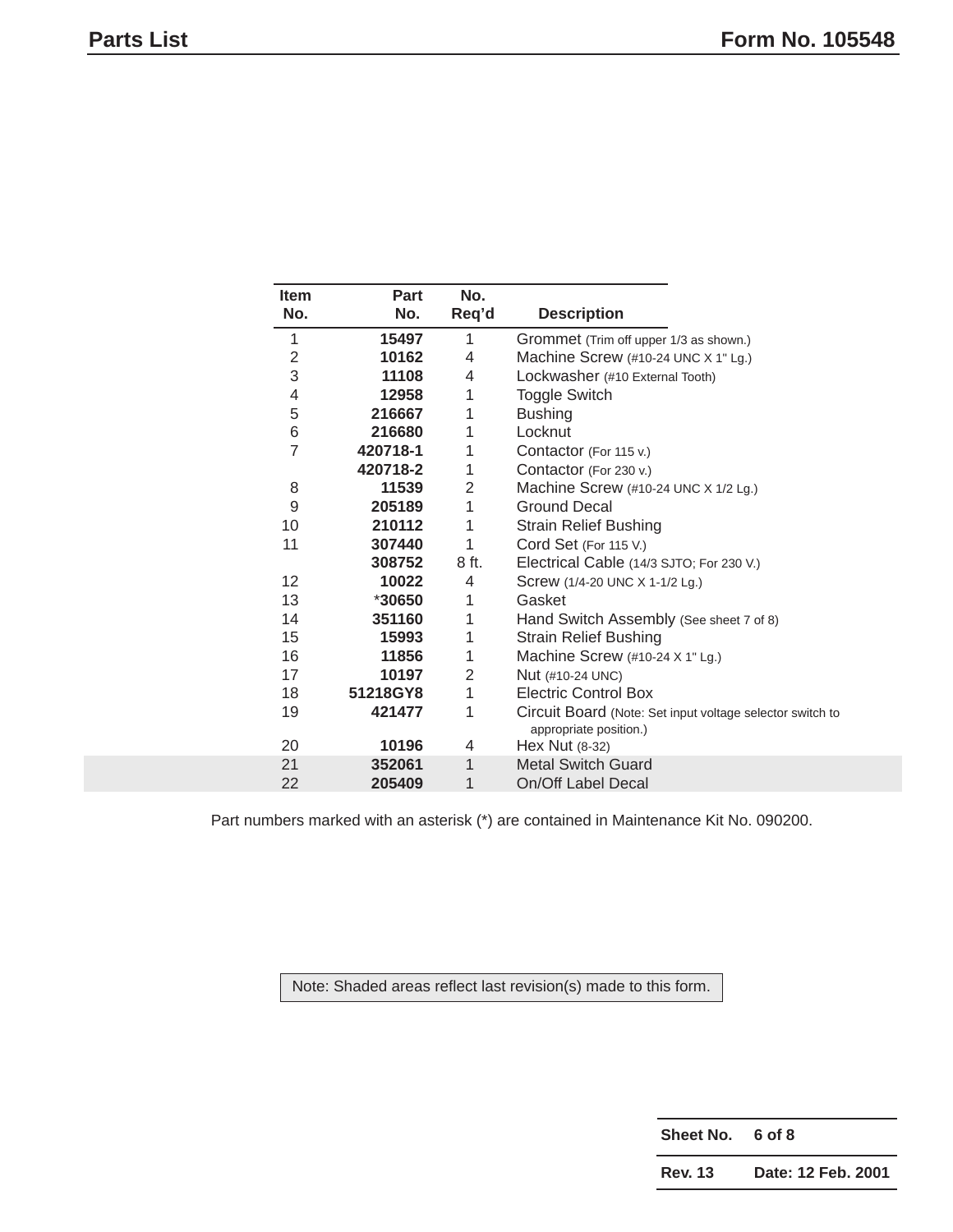

**MOTOR & CONTROL BOX ASSEMBLY**

| ווסו<br>No.    | ган<br>No. | IV.<br>Rea'd | <b>Description</b>                     | וופוו<br>No. | <b>Γαιι</b><br>No. | IV.<br>Rea'd   | <b>Description</b>      |
|----------------|------------|--------------|----------------------------------------|--------------|--------------------|----------------|-------------------------|
|                | 53338GY8   |              | Electric Motor (115 v.) \ See back     | 5            | 14812              | $\overline{4}$ | Tap Screw (#8-1         |
|                | 53337GY8   |              | Electric Motor (230 v.) ∫ sheet 7 of 8 | 6            | 200188             |                | <b>Warning Decal</b>    |
| 2              | 11423      | 21"          | Electrical Cable (18/2)                |              | 43126GY8           |                | <b>Electrical Contr</b> |
| 3              | 253405     |              | Connector                              | 8            | 351513             |                | Decal                   |
| $\overline{4}$ | 351843     |              | Solenoid Valve (115 v.)                |              |                    |                |                         |
|                | 351844     |              | Solenoid Valve (230 v.)                |              |                    |                |                         |
|                |            |              |                                        |              |                    |                |                         |

| <b>Item</b><br>No. | Part<br>No. | No.<br>Reg'd | <b>Description</b>                  |
|--------------------|-------------|--------------|-------------------------------------|
| 5                  | 14812       | 4            | Tap Screw (#8-18 x 3/8 Lg.)         |
| 6                  | 200188      | $\mathbf{1}$ | <b>Warning Decal</b>                |
|                    | 43126GY8    | $\mathbf{1}$ | <b>Electrical Control Box Cover</b> |
| 8                  | 351513      | 1            | Decal                               |

Part numbers marked with an asterisk (\*) are contained in Maintenance Kit No. 090200.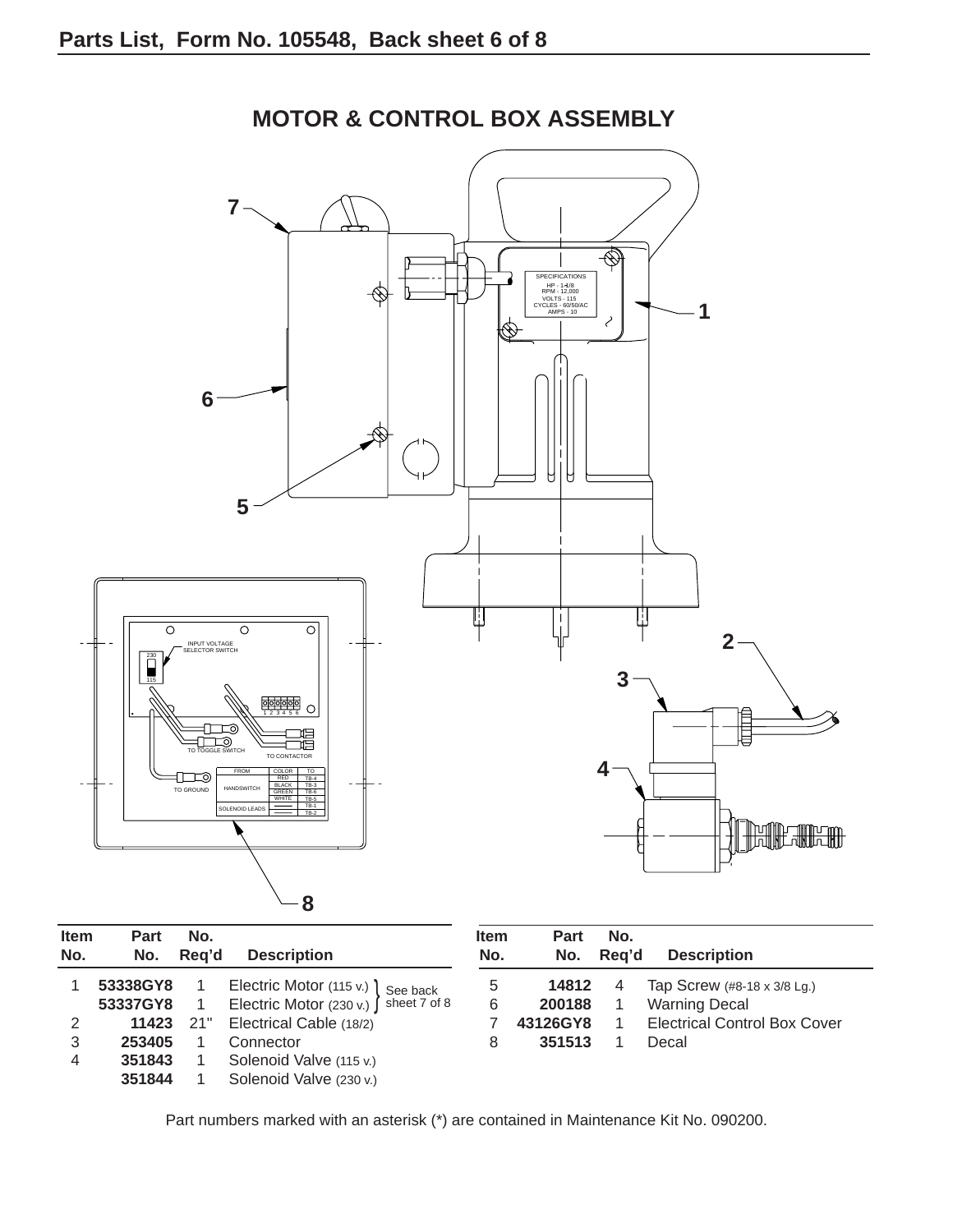

| <b>Item</b><br>No. | <b>Part</b><br>No. | No.<br>Rea'd | <b>Description</b>     | <b>Item</b><br>No. | <b>Part</b><br>No. | No.<br>Rea'd | <b>Description</b>           |
|--------------------|--------------------|--------------|------------------------|--------------------|--------------------|--------------|------------------------------|
|                    | 253105             |              | Decal (Run)            | 8                  | 420017             |              | Rocker Switch                |
| 2                  | 253106             |              | Decal (Stop)           | 9                  | 253197             |              | <b>Push Button Switch</b>    |
| 3                  | 253107             |              | Decal (Set)            | 10                 | 251802             |              | Locknut                      |
| 4                  | 11391              | 21           | Cable (18/4 SJTO)      | 11                 | 251818             |              | <b>Strain Relief Bushing</b> |
| 5                  | 250248             | 6            | Screw (4-24 X 3/4 Lg.) | 12                 | 253607             |              | Gasket                       |
| 6                  | 251044             |              | <b>Plastic Cover</b>   | 13                 | 420050-4           |              | Switch Housing               |
|                    | $*420050-2$        |              | Gasket                 | 14                 | 420050-5           |              | <b>Switch Mounting Plate</b> |

**Sheet No. 7 of 8**

**Rev. 13 Date: 12 Feb. 2001**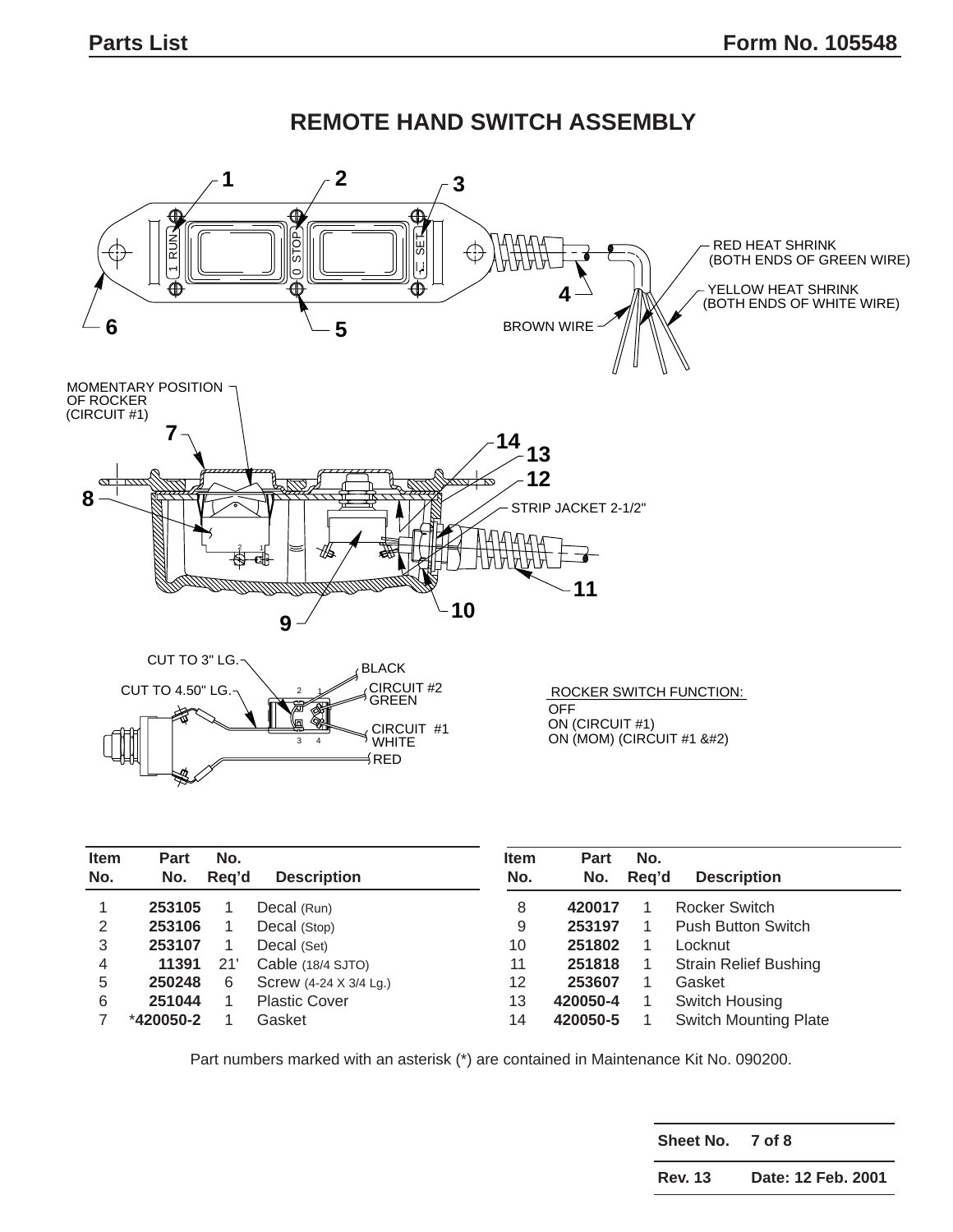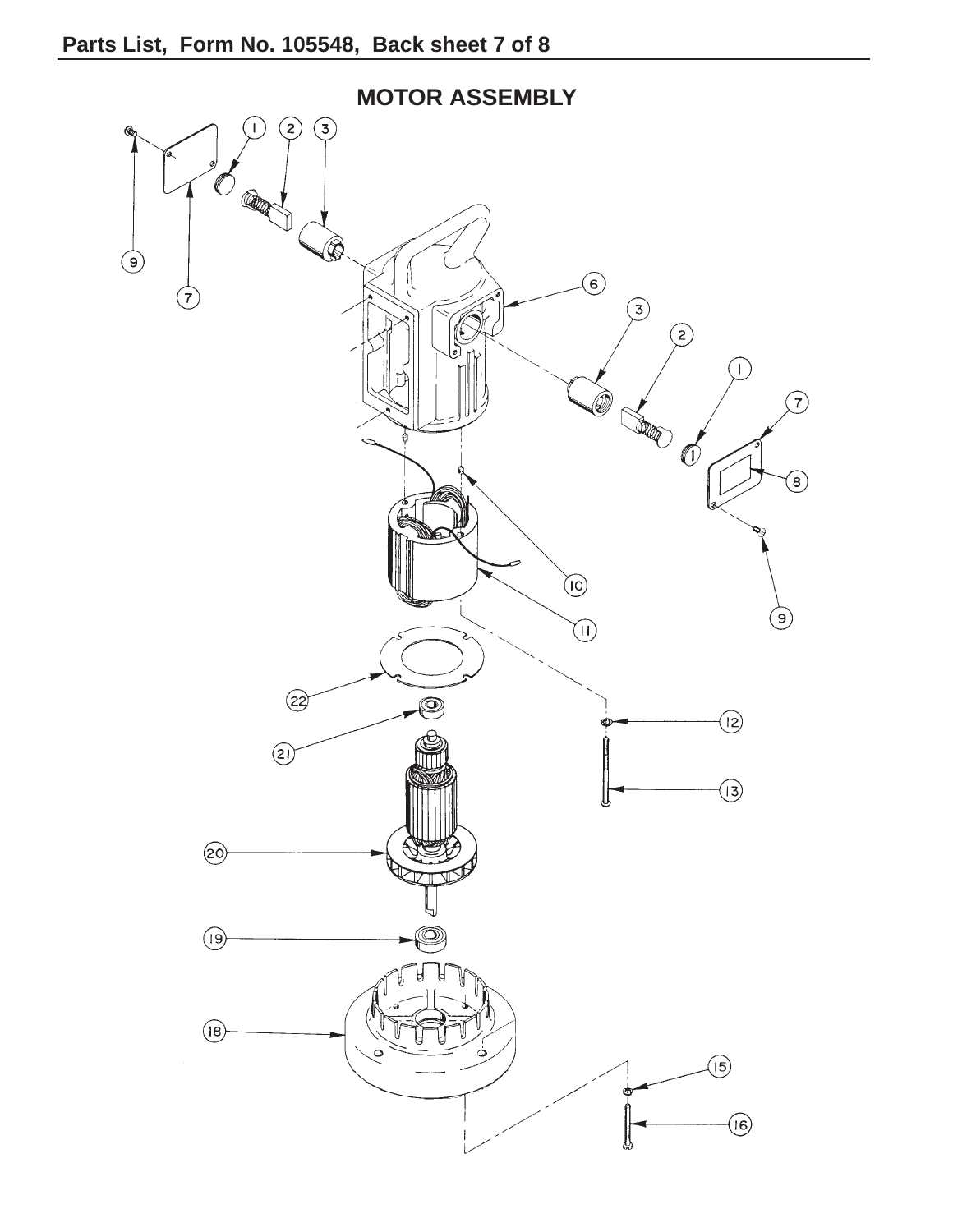| Item           | Part     | No.            |                                       |  |
|----------------|----------|----------------|---------------------------------------|--|
| No.            | No.      | Req'd          | <b>Description</b>                    |  |
| 1              | 10806    | 2              | <b>Brush Holder Cap</b>               |  |
| 2              | *10804   | 2              | <b>Brush Assembly</b>                 |  |
| 3              | 10805    | $\overline{2}$ | Brush Holder (See note below)         |  |
| 6              | 61901WH2 | 1              | <b>Motor Shell</b>                    |  |
| $\overline{7}$ | 21008    | 2              | Cover                                 |  |
| 8              | 215164   | $\mathbf{1}$   | Spec. Decal (For 115 v)               |  |
|                | 215163   | 1              | Spec. Decal (For 230 v.)              |  |
| 9              | 11539    | 2              | Mach. Screw (#10-24 X 1/4 Lg.)        |  |
| 10             | 10133    | $\overline{2}$ | <b>Set Screw</b>                      |  |
| 11             | 10802    | 1              | Field (For 115 v.)                    |  |
|                | 10803    | 1              | Field (For 230 v.)                    |  |
| 12             | 12356    | 2              | Lockwasher                            |  |
| 13             | 10170    | 2              | Mach. Screw                           |  |
| 15             | 10241    | 4              | Lockwasher                            |  |
| 16             | 10169    | 4              | Mach. Screw (#10-24 X 2" Lg.;         |  |
|                |          |                | Torque to 20/25 in lbs.)              |  |
| 18             | 40059WH2 | 1              | Motor Base                            |  |
| 19             | 10439    | 1              | <b>Ball Bearing</b>                   |  |
| 20             | 10800    | 1              | Armature (For 115 v.; See note below) |  |
|                | 10801    | 1              | Armature (For 230 v.; See note below) |  |
| 21             | 10438    | 1              | <b>Ball Bearing</b>                   |  |
| 22             | 20786    | 1              | <b>Baffle Plate</b>                   |  |

## **BRUSH HOLDER & ARMATURE INSTALLATION SPECIFICATIONS**



When replacing brushes or the armature, the dimensions shown must be as specified.

| Sheet No.      | 8 of 8             |
|----------------|--------------------|
| <b>Rev. 13</b> | Date: 12 Feb. 2001 |